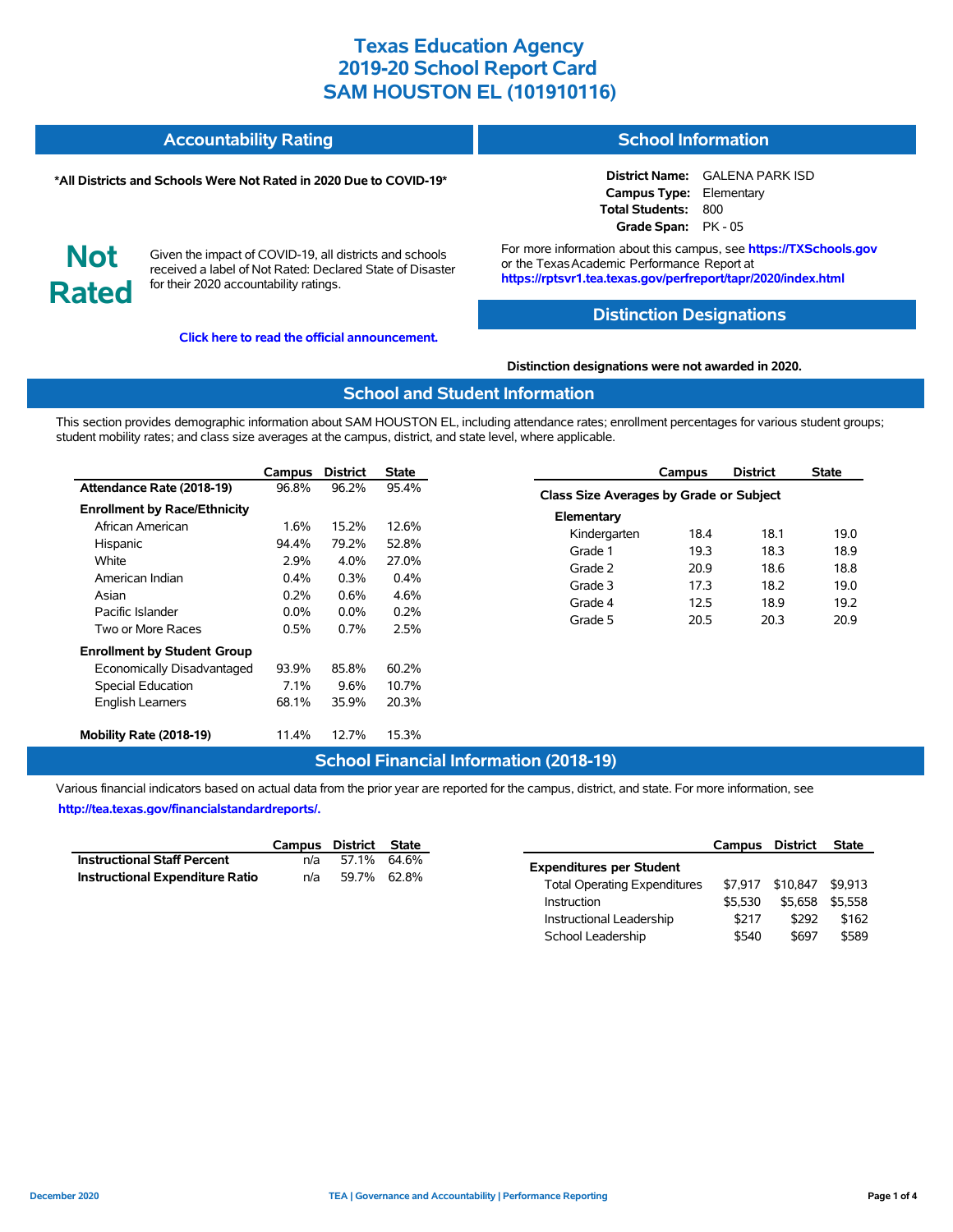#### **STAAR Outcomes**

This section provides STAAR performance and Academic Growth outcomes. Academic Growth measures whether students are maintaining performance or improving from year to year. **Please note that due to the cancellation of spring 2020 State of Texas Assessments of Academic Readiness (STAAR) due to the COVID-19 pandemic, the performance of this year's report is not updated.**

|                                                                                |      |              |     |     | <b>African</b>                    |     |       | American                 |        | <b>Pacific</b>           | More                         | Econ   |
|--------------------------------------------------------------------------------|------|--------------|-----|-----|-----------------------------------|-----|-------|--------------------------|--------|--------------------------|------------------------------|--------|
|                                                                                |      | <b>State</b> |     |     | District Campus American Hispanic |     | White | Indian                   | Asian  | <b>Islander</b>          | Races                        | Disadv |
| STAAR Performance Rates at Approaches Grade Level or Above (All Grades Tested) |      |              |     |     |                                   |     |       |                          |        |                          |                              |        |
| All Subjects                                                                   | 2019 | 78%          | 78% | 76% | 42%                               | 76% | 71%   |                          |        |                          | $\ast$                       | 75%    |
|                                                                                | 2018 | 77%          | 76% | 81% | 60%                               | 83% | 70%   |                          |        |                          | $\ast$                       | 81%    |
| ELA/Reading                                                                    | 2019 | 75%          | 73% | 73% | $\ast$                            | 74% | 68%   |                          |        |                          | $\ast$                       | 72%    |
|                                                                                | 2018 | 74%          | 72% | 77% | $\ast$                            | 79% | 61%   |                          | $\ast$ |                          | $\ast$                       | 76%    |
| <b>Mathematics</b>                                                             | 2019 | 82%          | 84% | 83% | $\ast$                            | 84% | 74%   |                          |        | L,                       | $\ast$                       | 83%    |
|                                                                                | 2018 | 81%          | 84% | 88% | $\ast$                            | 89% | 87%   | $\overline{a}$           | $\ast$ | $\overline{\phantom{a}}$ | $\ast$                       | 88%    |
| Writing                                                                        | 2019 | 68%          | 67% | 66% | $\ast$                            | 68% | 60%   | $\overline{a}$           |        |                          | $\ast$                       | 66%    |
|                                                                                | 2018 | 66%          | 64% | 69% | $\ast$                            | 71% | 36%   |                          |        |                          | L,                           | 67%    |
| Science                                                                        | 2019 | 81%          | 82% | 69% | $\ast$                            | 69% | 75%   |                          |        |                          | $\qquad \qquad \blacksquare$ | 68%    |
|                                                                                | 2018 | 80%          | 80% | 87% | $\ast$                            | 87% | 100%  |                          | $\ast$ |                          |                              | 87%    |
| STAAR Performance Rates at Meets Grade Level or Above (All Grades Tested)      |      |              |     |     |                                   |     |       |                          |        |                          |                              |        |
| All Subjects                                                                   | 2019 | 50%          | 46% | 44% | 0%                                | 44% | 41%   |                          |        |                          | $\ast$                       | 42%    |
|                                                                                | 2018 | 48%          | 44% | 50% | 30%                               | 51% | 41%   |                          | $\ast$ |                          | $\ast$                       | 49%    |
| ELA/Reading                                                                    | 2019 | 48%          | 41% | 38% | *                                 | 39% | 32%   |                          |        | L,                       | $\ast$                       | 36%    |
|                                                                                | 2018 | 46%          | 40% | 40% | $\ast$                            | 42% | 26%   |                          | $\ast$ |                          | $\ast$                       | 40%    |
| Mathematics                                                                    | 2019 | 52%          | 53% | 49% | $\ast$                            | 49% | 47%   |                          |        |                          | $\ast$                       | 47%    |
|                                                                                | 2018 | 50%          | 50% | 59% | $\ast$                            | 60% | 52%   | $\overline{a}$           | $\ast$ |                          | $\ast$                       | 59%    |
| Writing                                                                        | 2019 | 38%          | 33% | 50% | $\ast$                            | 52% | 40%   | $\overline{\phantom{a}}$ |        |                          | $\ast$                       | 50%    |
|                                                                                | 2018 | 41%          | 37% | 51% | $\ast$                            | 52% | 36%   |                          |        |                          | $\overline{\phantom{a}}$     | 49%    |
| Science                                                                        | 2019 | 54%          | 51% | 40% | $\ast$                            | 40% | 50%   |                          |        |                          | $\overline{a}$               | 39%    |
|                                                                                | 2018 | 51%          | 45% | 46% | $\ast$                            | 46% | 67%   |                          | $\ast$ |                          | $\overline{a}$               | 46%    |
| STAAR Performance Rates at Masters Grade Level (All Grades Tested)             |      |              |     |     |                                   |     |       |                          |        |                          |                              |        |
| All Subjects                                                                   | 2019 | 24%          | 18% | 19% | 0%                                | 20% | 12%   |                          |        |                          | $\ast$                       | 19%    |
|                                                                                | 2018 | 22%          | 16% | 21% | 10%                               | 21% | 19%   |                          | $\ast$ |                          | $\ast$                       | 20%    |
| ELA/Reading                                                                    | 2019 | 21%          | 14% | 17% | $\ast$                            | 18% | 5%    |                          |        | $\overline{a}$           | $\ast$                       | 17%    |
|                                                                                | 2018 | 19%          | 13% | 18% | $\ast$                            | 18% | 13%   |                          | $\ast$ |                          | $\ast$                       | 17%    |
| Mathematics                                                                    | 2019 | 26%          | 25% | 23% | ∗                                 | 24% | 21%   |                          |        |                          | $\ast$                       | 22%    |
|                                                                                | 2018 | 24%          | 21% | 28% | $\ast$                            | 28% | 22%   |                          |        |                          | $\ast$                       | 27%    |
| Writing                                                                        | 2019 | 14%          | 9%  | 15% | $\ast$                            | 16% | 0%    | $\overline{\phantom{a}}$ |        |                          | $\ast$                       | 15%    |
|                                                                                | 2018 | 13%          | 9%  | 17% | $\ast$                            | 16% | 27%   |                          |        |                          | $\qquad \qquad \blacksquare$ | 13%    |
| Science                                                                        | 2019 | 25%          | 18% | 19% | $\ast$                            | 20% | 13%   | ۰                        |        |                          | $\overline{\phantom{a}}$     | 17%    |
|                                                                                | 2018 | 23%          | 15% | 16% | $\ast$                            | 16% | 17%   |                          | $\ast$ |                          | $\overline{a}$               | 17%    |
| <b>Academic Growth Score (All Grades Tested)</b>                               |      |              |     |     |                                   |     |       |                          |        |                          |                              |        |
| <b>Both Subjects</b>                                                           | 2019 | 69           | 69  | 66  | 44                                | 66  | 70    |                          |        |                          | $\ast$                       | 65     |
|                                                                                | 2018 | 69           | 69  | 72  | $\ast$                            | 72  | 66    |                          | $\ast$ |                          | *                            | 71     |
| ELA/Reading                                                                    | 2019 | 68           | 66  | 64  | $\ast$                            | 64  | 77    |                          |        |                          | $\ast$                       | 64     |
|                                                                                | 2018 | 69           | 68  | 68  | $\ast$                            | 68  | 65    |                          | $\ast$ |                          |                              | 68     |
| <b>Mathematics</b>                                                             | 2019 | 70           | 72  | 67  | $\ast$                            | 68  | 63    |                          |        |                          | $\ast$                       | 67     |
|                                                                                | 2018 | 70           | 71  | 75  | $\ast$                            | 75  | 68    |                          |        |                          | $\ast$                       | 74     |

? Indicates that the data for this item were statistically improbable or were reported outside a reasonable range.<br>- Indicates zero observations reported for this group.<br>\* Indicates results are masked due to small numbers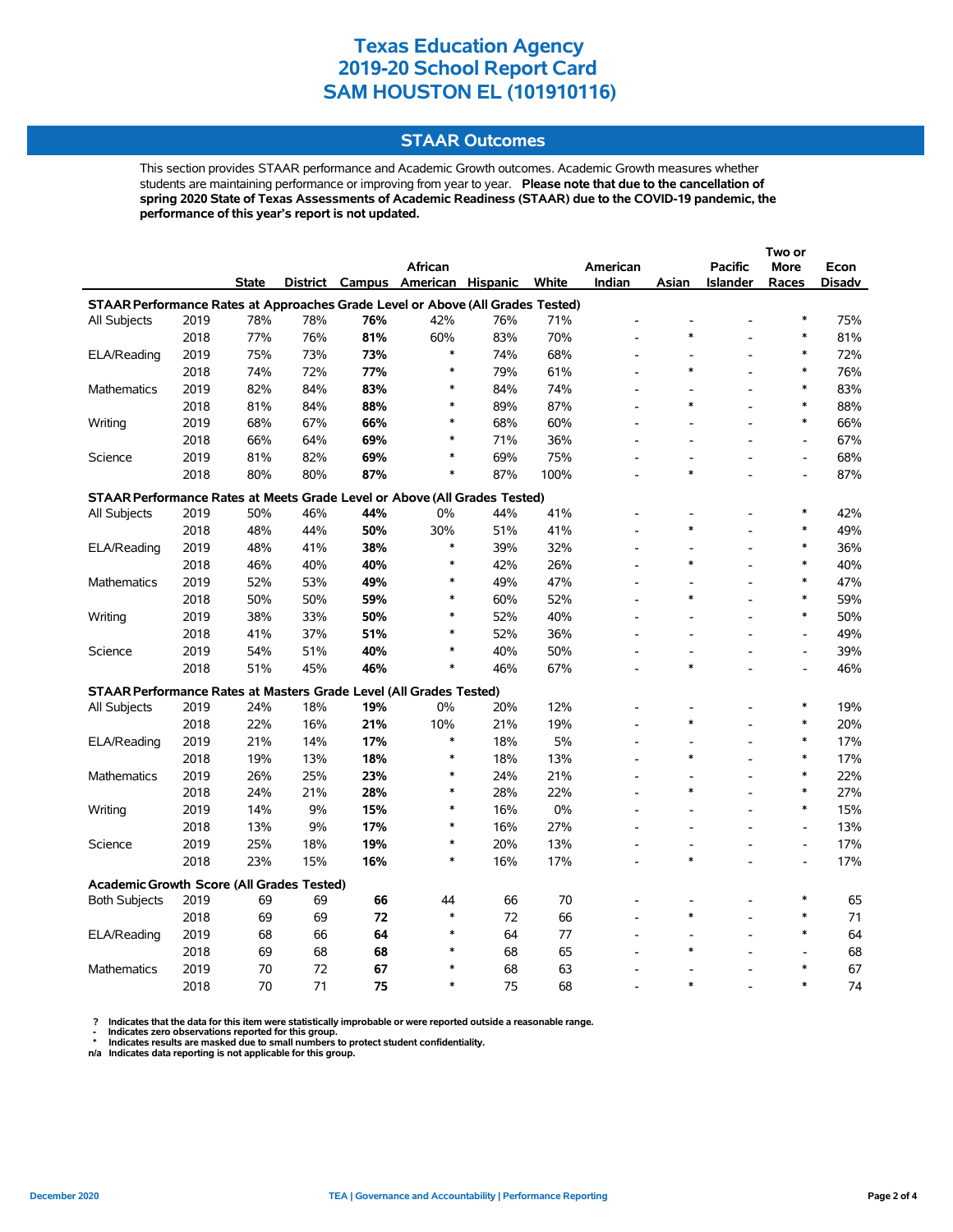### **Prior-Year Non-Proficient and Student Success Initiative STAAR Outcomes**

Progress of Prior-Year Non-Proficient Students shows STAAR performance rates for students who did not perform satisfactorily in 2017-18 but did in 2018-19. Student Success Initiative shows rates related to the requirement for students to demonstrate proficiency on the reading and mathematics STAAR in grades 5 and 8. **Please note that due to the cancellation of spring 2020 State of Texas Assessments of Academic Readiness (STAAR) due to the COVID-19 pandemic, this year's report is not updated.**

|                                                                       |              |                 |                                            |                                                                       |                 |        |          |       | Two or          |                          |               |  |
|-----------------------------------------------------------------------|--------------|-----------------|--------------------------------------------|-----------------------------------------------------------------------|-----------------|--------|----------|-------|-----------------|--------------------------|---------------|--|
|                                                                       |              |                 |                                            | African                                                               |                 |        | American |       | <b>Pacific</b>  | <b>More</b>              | Econ          |  |
|                                                                       | <b>State</b> | <b>District</b> | Campus                                     | American                                                              | <b>Hispanic</b> | White  | Indian   | Asian | <b>Islander</b> | Races                    | <b>Disadv</b> |  |
| <b>Progress of Prior-Year Non-Proficient Students</b>                 |              |                 |                                            |                                                                       |                 |        |          |       |                 |                          |               |  |
| Sum of Grades 4-8                                                     |              |                 |                                            |                                                                       |                 |        |          |       |                 |                          |               |  |
| Reading                                                               |              |                 |                                            |                                                                       |                 |        |          |       |                 |                          |               |  |
| 2019                                                                  | 41%          | 42%             | 40%                                        | *                                                                     | 40%             | $\ast$ |          |       |                 | ∗                        | 41%           |  |
| 2018                                                                  | 38%          | 39%             | 42%                                        | *                                                                     | 47%             | $\ast$ |          |       |                 |                          | 41%           |  |
| <b>Mathematics</b>                                                    |              |                 |                                            |                                                                       |                 |        |          |       |                 |                          |               |  |
| 2019                                                                  | 45%          | 50%             | 35%                                        | ∗                                                                     | 37%             | $\ast$ |          |       |                 | $\ast$                   | 35%           |  |
| 2018                                                                  | 47%          | 55%             | 63%                                        | ∗                                                                     | 65%             | ∗      |          |       |                 | $\overline{\phantom{0}}$ | 62%           |  |
| <b>Students Success Initiative</b>                                    |              |                 |                                            |                                                                       |                 |        |          |       |                 |                          |               |  |
| <b>Grade 5 Reading</b>                                                |              |                 |                                            |                                                                       |                 |        |          |       |                 |                          |               |  |
|                                                                       |              |                 |                                            | Students Meeting Approaches Grade Level on First STAAR Administration |                 |        |          |       |                 |                          |               |  |
| 2019                                                                  | 78%          | 73%             | 57%                                        | *                                                                     | 57%             | 75%    |          |       |                 |                          | 55%           |  |
|                                                                       |              |                 | Students Requiring Accelerated Instruction |                                                                       |                 |        |          |       |                 |                          |               |  |
| 2019                                                                  | 22%          | 27%             | 43%                                        | *                                                                     | 43%             | 25%    |          |       |                 |                          | 45%           |  |
| <b>STAAR Cumulative Met Standard</b>                                  |              |                 |                                            |                                                                       |                 |        |          |       |                 |                          |               |  |
| 2019                                                                  | 86%          | 84%             | 74%                                        | *                                                                     | 74%             | 75%    |          |       |                 |                          | 72%           |  |
| <b>Grade 5 Mathematics</b>                                            |              |                 |                                            |                                                                       |                 |        |          |       |                 |                          |               |  |
| Students Meeting Approaches Grade Level on First STAAR Administration |              |                 |                                            |                                                                       |                 |        |          |       |                 |                          |               |  |
| 2019                                                                  | 83%          | 86%             | 84%                                        |                                                                       | 86%             | 50%    |          |       |                 |                          | 83%           |  |
|                                                                       |              |                 | Students Requiring Accelerated Instruction |                                                                       |                 |        |          |       |                 |                          |               |  |
| 2019                                                                  | 17%          | 14%             | 16%                                        | $\ast$                                                                | 14%             | 50%    |          |       |                 |                          | 17%           |  |
| <b>STAAR Cumulative Met Standard</b>                                  |              |                 |                                            |                                                                       |                 |        |          |       |                 |                          |               |  |
| 2019                                                                  | 90%          | 91%             | 87%                                        | *                                                                     | 90%             | 50%    |          |       |                 |                          | 87%           |  |
|                                                                       |              |                 |                                            |                                                                       |                 |        |          |       |                 |                          |               |  |

 **? Indicates that the data for this item were statistically improbable or were reported outside a reasonable range.**

 **- Indicates zero observations reported for this group. \* Indicates results are masked due to small numbers to protect student confidentiality.**

**n/a Indicates data reporting is not applicable for this group.**